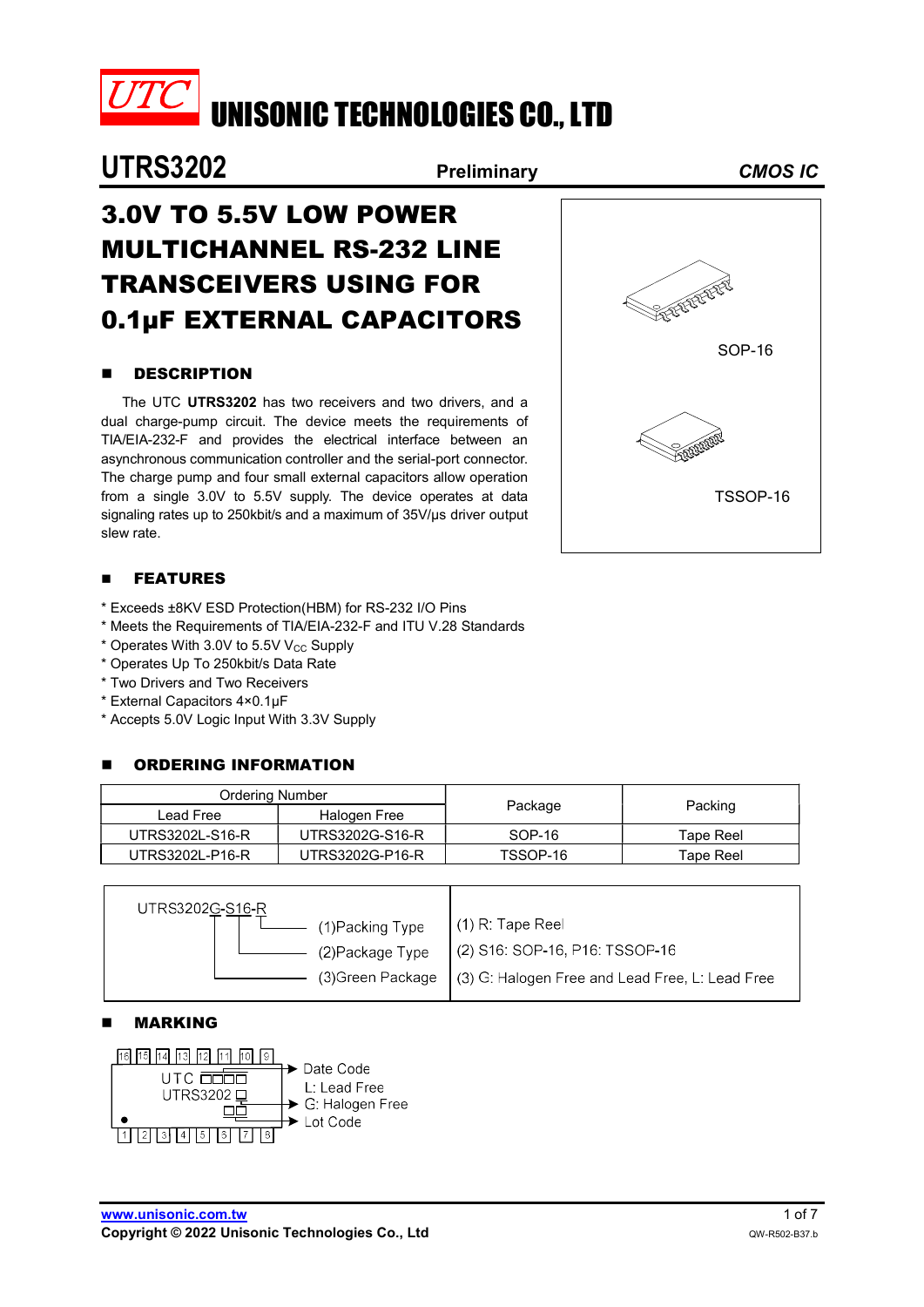# UTRS3202 Preliminary CMOS IC

## **PIN CONFIGURATION**



#### **PIN DESCRIPTION**

| PIN NO.        | <b>PIN NAME</b>   | <b>DESCRIPTION</b>                                         |
|----------------|-------------------|------------------------------------------------------------|
|                | C1+               | Positive Terminal of Voltage-Doubler Charge-Pump Capacitor |
| $\overline{2}$ | V+                | +5.5V Generated by the Charge Pump                         |
| 3              | $C1-$             | Negative Terminal of Voltage-Doubler Charge-Pump Capacitor |
| 4              | $C2+$             | Positive Terminal of Inverting Charge-Pump Capacitor       |
| 5              | $C2-$             | Negative Terminal of Inverting Charge-Pump Capacitor       |
| 6              | V-                | -5.5V Generated by the Charge Pump                         |
| 7              | DOUT <sub>2</sub> | RS-232 Driver Outputs                                      |
| 8              | RIN <sub>2</sub>  | RS-232 Receiver Inputs                                     |
| 9              | ROUT <sub>2</sub> | <b>TTL/CMOS Receiver Outputs</b>                           |
| 10             | DIN <sub>2</sub>  | <b>TTL/CMOS Driver Inputs</b>                              |
| 11             | DIN <sub>1</sub>  | <b>TTL/CMOS Driver Inputs</b>                              |
| 12             | ROUT <sub>1</sub> | <b>TTL/CMOS Receiver Outputs</b>                           |
| 13             | RIN <sub>1</sub>  | RS-232 Receiver Inputs                                     |
| 14             | DOUT <sub>1</sub> | RS-232 Driver Outputs                                      |
| 15             | <b>GND</b>        | Ground                                                     |
| 16             | $V_{\rm CC}$      | +3.0V to +5.5V Supply Voltage                              |

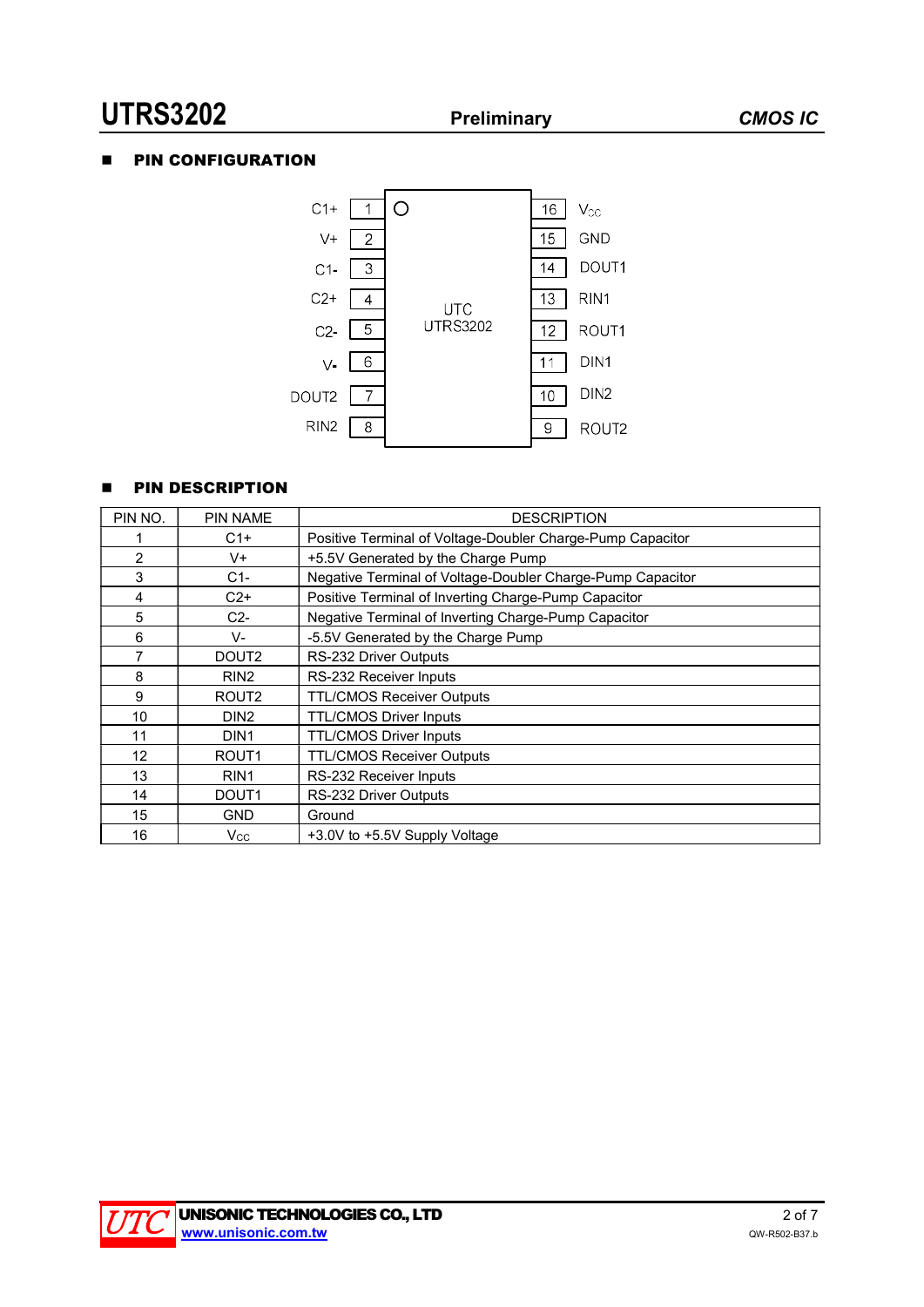## **BLOCK DIAGRAM**



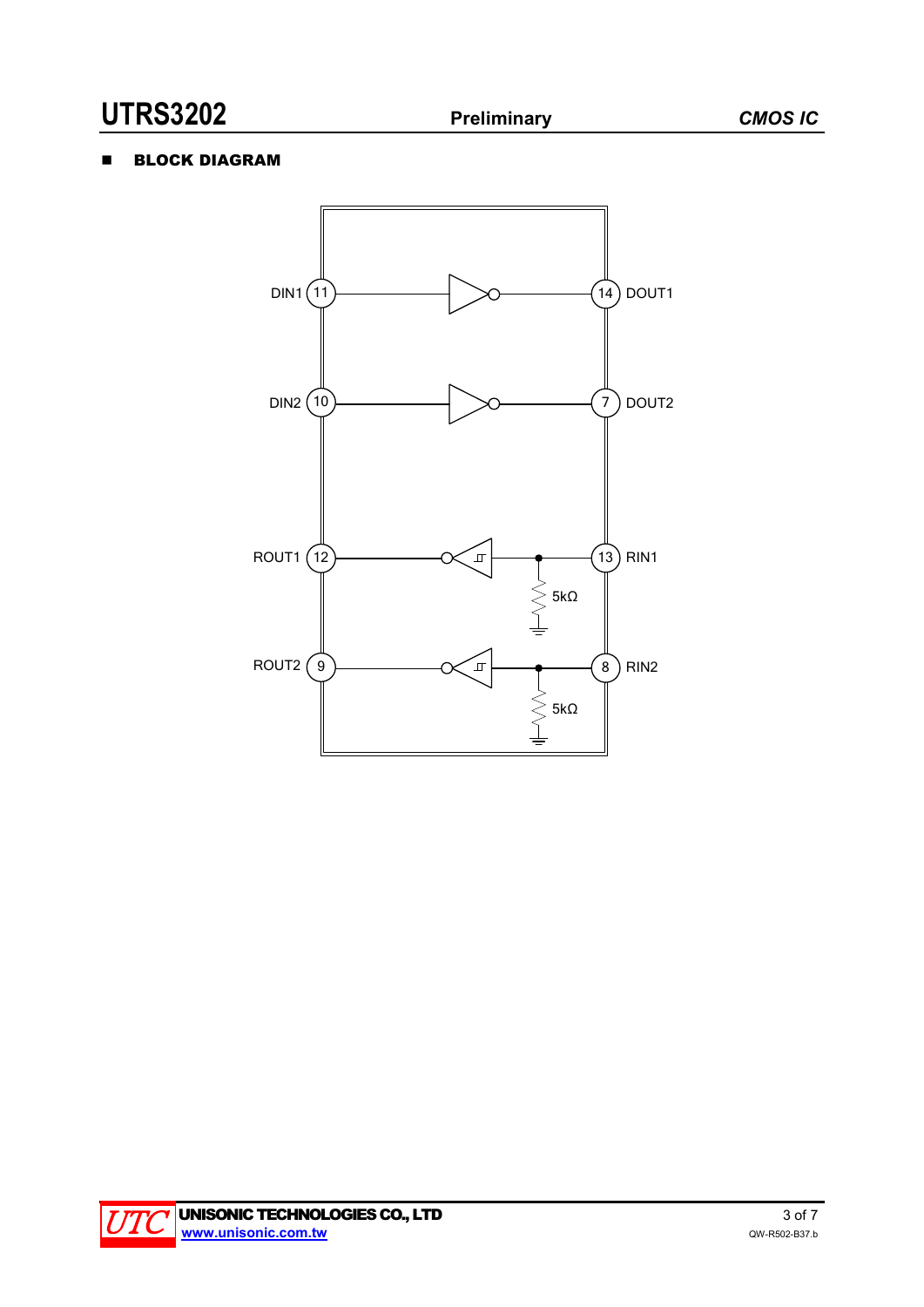#### **ABSOLUTE MAXIMUM RATING** [Over operating free-air temperature range (unless otherwise noted)]

| <b>PARAMETER</b>                              |                  | <b>SYMBOL</b>             | <b>RATINGS</b>                  | <b>UNIT</b> |
|-----------------------------------------------|------------------|---------------------------|---------------------------------|-------------|
| Supply Voltage Range                          |                  | $V_{\rm CC}$              | $-0.3 - +6.0$                   |             |
| Positive Output Supply Voltage Range (Note 2) |                  | V+                        | $-0.3 - +7.0$                   |             |
| Negative Output Supply Voltage Range (Note 2) |                  | V-                        | $+0.3 - 7.0$                    |             |
| Supply Voltage Difference (Note 2)            |                  | $V+ -V-$                  | $+13$                           |             |
|                                               | <b>IDrivers</b>  |                           | $-0.3 - +6.0$                   |             |
| Input Voltage                                 | <b>Receivers</b> | $V_{IN}$                  | $-25 - 125$                     |             |
|                                               | <b>Drivers</b>   |                           | $-13.2 - +13.2$                 |             |
| Output Voltage                                | Receivers        | <b>VOUT</b>               | $-0.3 \sim V_{\text{CC}} + 0.3$ |             |
| <b>Operating Virtual Junction Temperature</b> |                  | Tu                        | $+150$                          | °C          |
| Storage Temperature                           |                  | $\mathsf{T}_{\text{STG}}$ | $-65 - + 150$                   | °C          |

Notes: 1. Absolute maximum ratings are those values beyond which the device could be permanently damaged. Absolute maximum ratings are stress ratings only and functional device operation is not implied.

2. All voltages are with respect to network GND.

#### **THERMAL DATA**

| <b>PARAMETER</b>           |          | <b>SYMBOL</b> | <b>RATING</b> | UNIT |  |
|----------------------------|----------|---------------|---------------|------|--|
|                            | SOP-16   |               | 105           | °C/W |  |
| <b>Junction to Ambient</b> | TSSOP-16 | $\theta_{JA}$ | 118           |      |  |

#### **RECOMMENDED OPERATING CONDITIONS** (See Note & Table 1)

| <b>PARAMETER</b>                    | <b>SYMBOL</b>             | <b>TEST CONDITIONS</b> |                     | <b>MIN</b> | <b>TYP</b> | <b>MAX</b> | <b>UNIT</b> |
|-------------------------------------|---------------------------|------------------------|---------------------|------------|------------|------------|-------------|
|                                     |                           | $ V_{\rm CC}$ =3.3V    |                     | 3.0        | 3.3        | 3.6        | V           |
| Supply Voltage                      | $V_{\rm CC}$              | $V_{CC} = 5.0V$        |                     | 4.5        | 5.0        | 5.5        | V           |
| Driver and Control High-level Input |                           |                        | $ V_{\rm CC}$ =3.3V | 2.0        |            |            | $\vee$      |
| Voltage                             | Vıн                       | IDIN                   | $V_{\rm CC}$ =5.5V  | 2.4        |            |            |             |
| Driver and Control Low-level Input  |                           | Idin                   |                     |            |            |            |             |
| Voltage                             | VĩL                       |                        |                     |            |            | 0.8        |             |
| Driver and Control Input Voltage    | V <sub>IN</sub>           | IDIN                   |                     |            |            | 5.5        | V           |
| Logic Pullup Current                | <sup>I</sup> IN           | DIN=0V                 |                     |            | 15         | 200        | μA          |
| Receiver Input Voltage              | $\mathsf{V}_\mathsf{RIN}$ |                        |                     | $-25$      |            | 25         | V           |
| Operating Free-Air Temperature      | ТĀ                        |                        |                     | 0          |            | 70         | °C          |

Notes: Test conditions are C1~C4=0.1µF at V<sub>CC</sub>=3.3V±0.3V; C1=0.047µF, C2~C4=0.33µF at V<sub>CC</sub>=5.0V±0.5V.

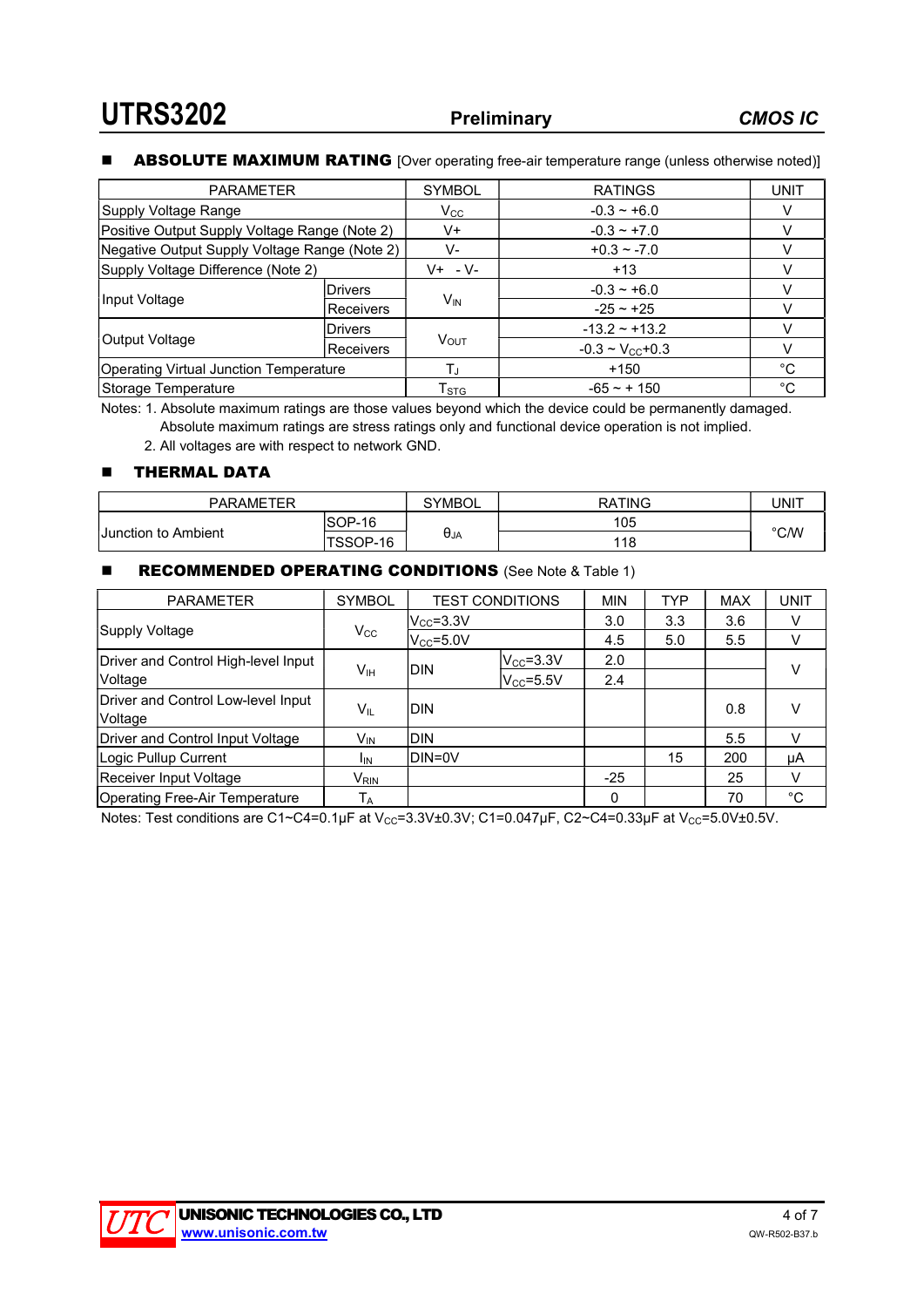#### **ELECTRICAL CHARACTERISTICS** [(over recommended ranges of supply voltage and operating free-air temperature (unless otherwise noted) (see Note 3 & Table 1)]

| <b>PARAMETER</b>               | <b>SYMBOL</b> | <b>MIN</b><br><b>TEST CONDITIONS</b>                 |                | <b>TYP</b><br>(Note 1) | <b>MAX</b> | <b>UNIT</b> |
|--------------------------------|---------------|------------------------------------------------------|----------------|------------------------|------------|-------------|
| Supply Current                 | $_{\rm lcc}$  | lNo load                                             |                | 0.3                    | 1.0        | mA          |
| <b>DRIVER SECTION</b>          |               |                                                      |                |                        |            |             |
| High-Level Output Voltage      | $V_{OH}$      | DOUT at $R_L = 3k\Omega$ to GND, DIN=GND             | $+5.0$         | $+5.4$                 |            | V           |
| Low-Level Output Voltage       | $V_{OL}$      | DOUT at $R_L = 3k\Omega$ to GND, DIN=V <sub>CC</sub> | $-5.0$         | $-5.4$                 |            | $\vee$      |
| Short-Circuit Output Current   |               | $V_{CC} = 3.6V$ , $V_{OUT} = 0V$                     |                | ±35                    | ±60        | mA          |
| (Note 2)                       | $I_{OS}$      | $V_{CC}$ =5.5V, $V_{OUT}$ =0V                        |                | ±35                    | ±60        | mA          |
| Output Resistance              | $r_{\rm O}$   | $V_{CC}$ , V+ and V- = 0V, $V_{OUT}$ = $\pm$ 2.0V    | 300            | 10M                    |            | Ω           |
| <b>RECEIVER SECTION</b>        |               |                                                      |                |                        |            |             |
| High-Level Output Voltage      | $V_{OH}$      | I <sub>OH</sub> =-1.0mA                              | $V_{CC}$ -0.6V | $V_{CC}$ - 0.1V        |            | V           |
| Low-Level Output Voltage       | $V_{OL}$      | $I_{OL} = 1.6$ mA                                    |                |                        | 0.4        | V           |
| Positive-Going Input Threshold |               | $V_{CC} = 3.3V$                                      |                | 1.5                    | 2.4        | $\vee$      |
| Voltage                        | $V_{IT+}$     | $V_{CC} = 5.0V$                                      |                | 1.8                    | 2.4        | V           |
| Negative-Going Input           |               | $V_{CC} = 3.3V$                                      | 0.6            | 1.2                    |            | V           |
| <b>Threshold Voltage</b>       | $V_{IT}$      | $V_{CC} = 5.0V$                                      | 0.8            | 1.5                    |            | V           |
| Input Hysteresis               | $V_{HYS}$     | $V_{IT+}$ ~ $V_{IT-}$                                |                | 0.3                    |            | V           |
| Input Resistance               | $R_{\perp}$   | $V = \pm 3.0 V \approx 25 V$                         | 3              | 5                      |            | kΩ          |

Notes: 1. All typical values are at  $V_{CC}=3.3V$  or  $V_{CC}=5.0V$ , and  $T_A=25^{\circ}C$ .

2. Short-circuit durations should be controlled to prevent exceeding the device absolute power-dissipation ratings, and not more than one output should be shorted at a time.

3. Test conditions are C1~C4=0.1µF at V<sub>CC</sub>=3.3V±0.3V; C1=0.047µF, C2~C4=0.33µF at V<sub>CC</sub>=5.0V±0.5V.

4. Pulse skew is defined as |t<sub>PLH</sub>-t<sub>PHL</sub>| of each channel of the same device.

**SWITCHING CHARACTERISTICS** [over recommended ranges of supply voltage and operating free-air temperature (unless otherwise noted) (see Note 3 and Table 1)]

| <b>PARAMETER</b>                                     | <b>SYMBOL</b>    | <b>TEST CONDITIONS</b>                                               |                                                   | <b>MIN</b> | <b>TYP</b><br>(Note 1) | <b>MAX</b> | <b>UNIT</b> |
|------------------------------------------------------|------------------|----------------------------------------------------------------------|---------------------------------------------------|------------|------------------------|------------|-------------|
| <b>DRIVER SECTION</b>                                |                  |                                                                      |                                                   |            |                        |            |             |
| Maximum Data Rate                                    |                  | $C_L$ =1000pF, R <sub>L</sub> =3k $\Omega$ , One Driver<br>Switching |                                                   | 150        | 250                    |            | Kbit/s      |
| Pulse Skew (Note 4)                                  | $t_{SK(p)}$      |                                                                      | $C_L$ =220pF~2500pF, RL =3k $\Omega$ ~7k $\Omega$ |            | 300                    |            | ns          |
|                                                      | SR(tr)           |                                                                      | R∟=3kΩ~7kΩ,  C∟=220pF~1000pF                      | 5          |                        | 35         |             |
| Slew Rate, Transition Region                         |                  | $V_{CC} = 3.3V$                                                      | $ C_L = 220pF - 2500pF $                          | 3          |                        | 35         | $V/\mu s$   |
| <b>RECEIVER SECTION</b>                              |                  |                                                                      |                                                   |            |                        |            |             |
| Propagation Delay Time, Low-<br>to High-Level Output | $t_{PLH}$        | $C_{L} = 150pF$                                                      |                                                   |            | 300                    |            | ns          |
| Propagation Delay Time, High-<br>to Low-Level Output | $t_{\text{PHL}}$ | lC∟=150pF                                                            |                                                   |            | 300                    |            | ns          |
| Output Enable Time                                   | t <sub>EN</sub>  | $ C_L$ =150pF, R <sub>L</sub> =3k $\Omega$                           |                                                   |            | 200                    |            | ns          |
| Output Disable Time                                  | t <sub>DIS</sub> | $C_L = 150pF$ , $R_L = 3k\Omega$                                     |                                                   |            | 200                    |            | ns          |
| Pulse Skew (Note 4)                                  | $t_{SK(P)}$      | It <sub>PLH</sub> -t <sub>PHL</sub>                                  |                                                   |            | 300                    |            | ns          |

Notes: 1. All typical values are at  $V_{CC}=3.3V$  or  $V_{CC}=5.0V$ , and  $T_A=25^{\circ}C$ .

- 2. Short-circuit durations should be controlled to prevent exceeding the device absolute power-dissipation ratings, and not more than one output should be shorted at a time.
- 3. Test conditions are C1~C4=0.1µF at V<sub>CC</sub>=3.3V±0.3V; C1=0.047µF, C2~C4=0.33µF at V<sub>CC</sub>=5.0V±0.5V.

4. Pulse skew is defined as |t<sub>PLH</sub>-t<sub>PHL</sub>| of each channel of the same device.

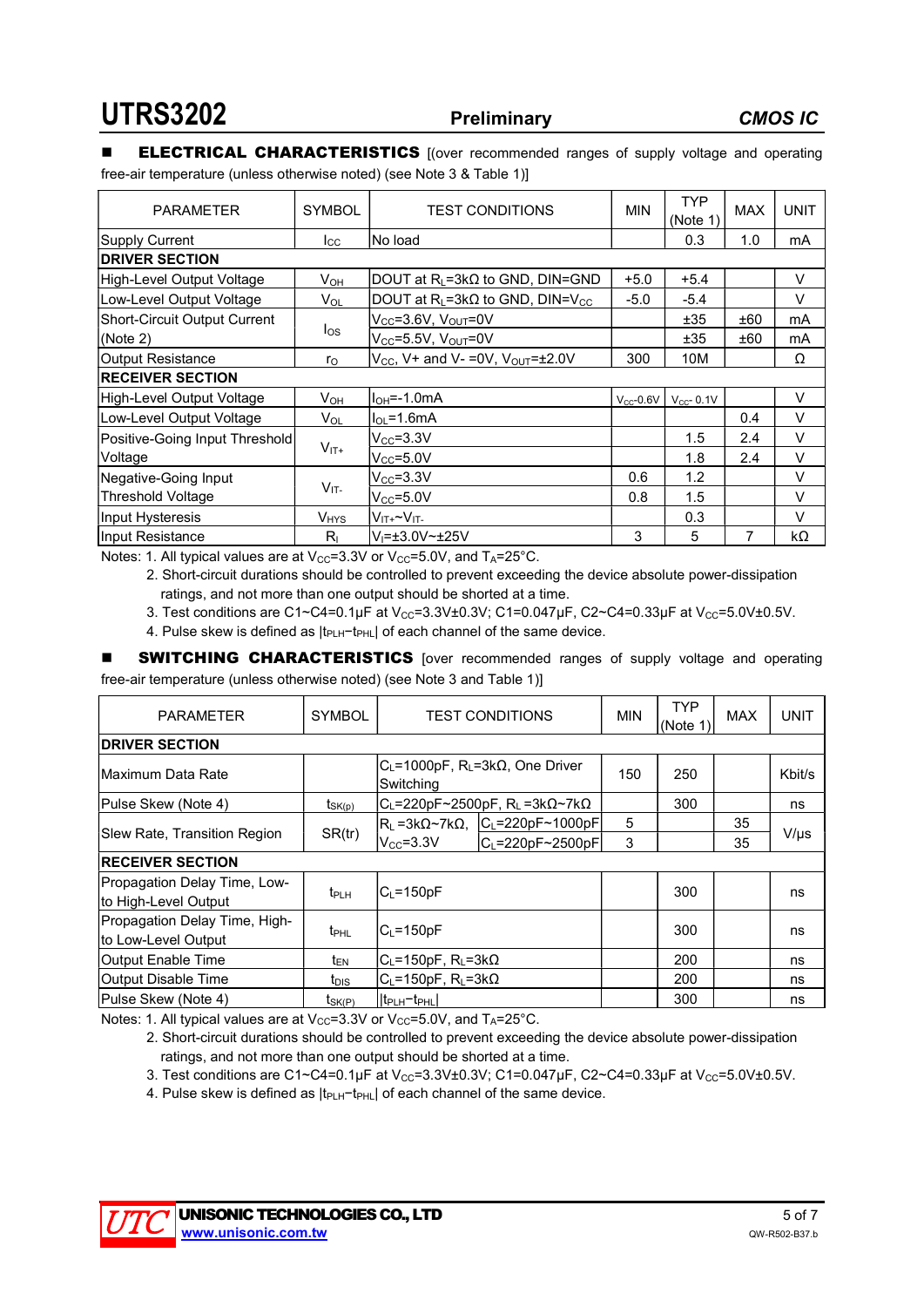### TYPICAL APPLICATION CIRCUIT



Notes: 1. C3 can be connected to  $V_{CC}$  or GND.<br>
2. Resistor values shown are nominal.<br>
3. NC: No internal connection.<br>
4. Nonpolarized ceramic capacitors are acceptable. If polarized tantalum or electrolytic capacitors a they should be connected as shown.

| Table1. Typical Operating Circuit and Capacitor Values |  |  |  |
|--------------------------------------------------------|--|--|--|
|--------------------------------------------------------|--|--|--|

| $V_{CC} (V)$ | $C1$ ( $\mu$ F) | C <sub>2</sub> , C <sub>3</sub> , C <sub>4</sub> ( $\mu$ F) | $C_{BYPASS}(\mu F)$ |
|--------------|-----------------|-------------------------------------------------------------|---------------------|
| $3.0 - 3.6$  | 0.22            | 0.22                                                        | 0.22                |
| $3.15 - 3.6$ |                 | 0.:                                                         |                     |
| $4.5 - 5.5$  | 0.047           | 0.33                                                        | 0.047               |
| $3.0 - 5.5$  | 0.22            | 1.0                                                         | 0.22                |